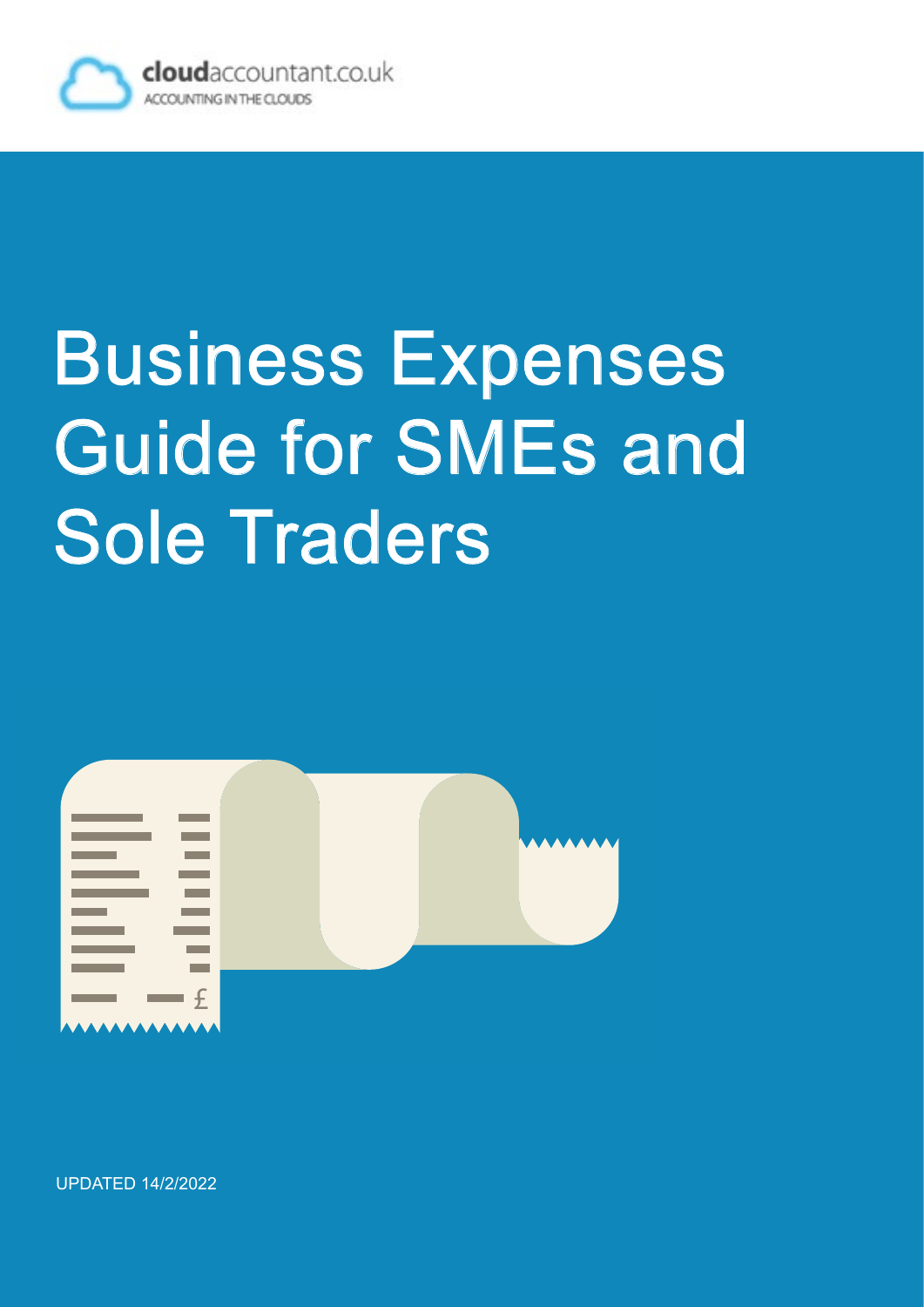# **Contents**

#### **Introduction Claiming limited company expenses**

- Accommodation
- Accountancy fees
- Bank charges
- Business insurance
- Business mileage
- Charitable donations
- Christmas party and staff event
- **Entertainment**
- Equipment
- Eye tests and glasses
- Home office
- Mobile telephone
- Pensions
- Professional subscriptions
- **Salaries**
- Stationery, postage, books and journals
- Training and tuition
- Travel and subsistence
- Work clothing

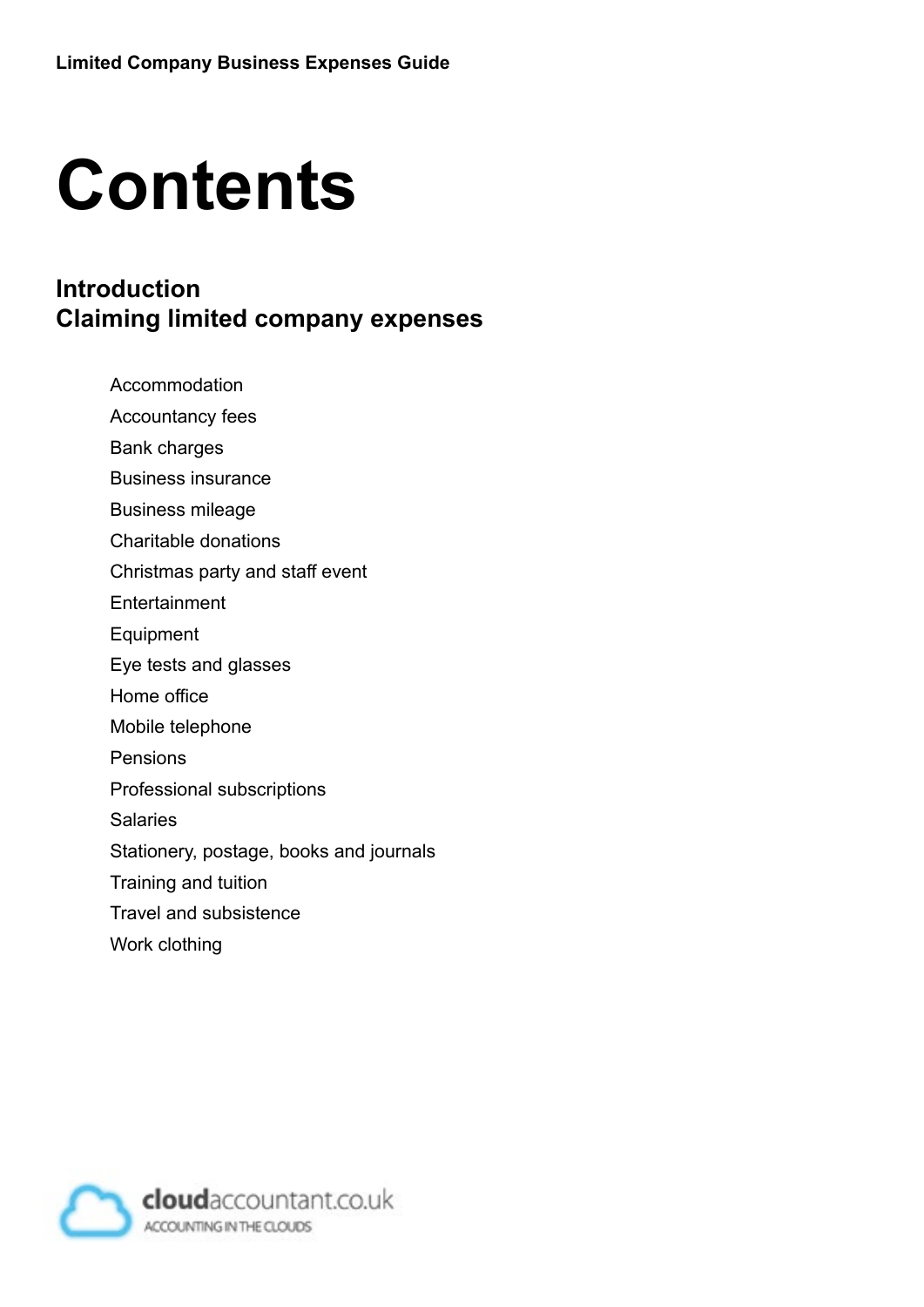# **Introduction**

As a company owner or sole trader, you may incur a variety of business expenses whilst undertaking your business. You need to know what expenses you are entitled to claim to benefit from tax relief, whilst fully complying with the tax legislation. The notes below reflect the guidelines set and commentaries issued by HM Revenue & Customs (HMRC).

You get 'relief' for allowable expenses because these expenses reduce the amount of profit which is liable for corporation or income tax.

#### **Limited Companies**

The inclusion of allowable expenses in your accounts will reduce your corporation tax payment by 19% of the expense amount. For example, £100 of expenses would result in a corporation tax bill which is £19 lower.

#### **Sole traders**

The allowable expenses will reduce the amount of profit you are charged income tax on.

Expenses are tax deductible provided they are 'wholly and exclusively' for business purposes. You cannot reclaim expenses which have a 'duality of purpose', i.e. expenses which have joint personal and business use.

To support the validity of any expense claim you should retain all original receipts for items that you submit for tax relief. Please be aware that HMRC can request a copy of your records for 6 years from the end of the last company financial year they relate to. Therefore, we would advise to keep records for 6 years as a minimum. There are options to upload copies of receipts onto your FreeAgent or Xero portal.

If you are unsure about any of these rules please contact your accountant for further advice.

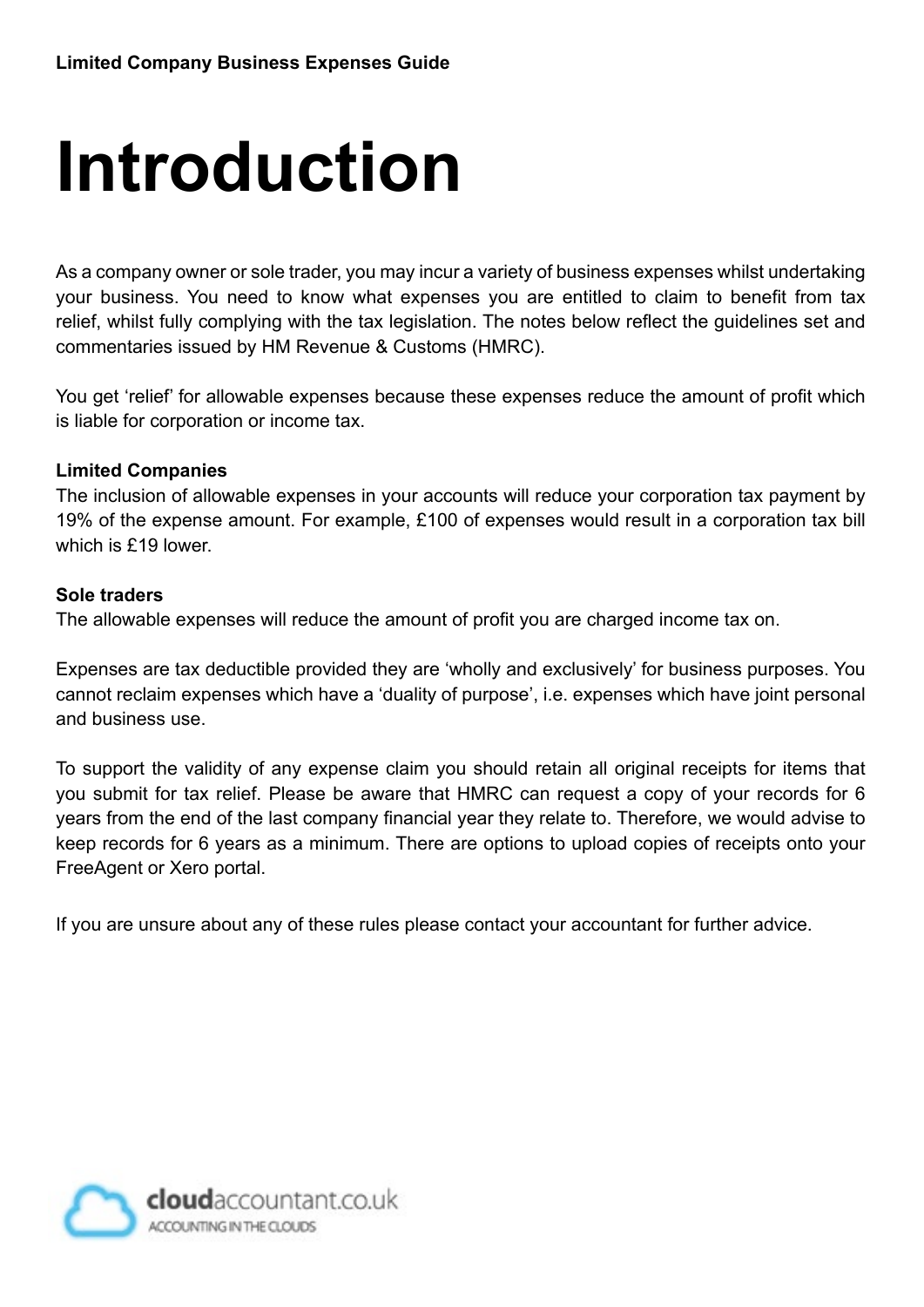#### **Limited Company Business Expenses Guide**



# **Claiming expenses**

Your expenses can be paid in two different ways. Either directly from the business bank account or as a 'reimbursed expense' for when it is paid for out of your own pocket.

For expenses reimbursed to you by your business, you are able to refund yourself at any time from the business account. However, you must keep the receipts to justify the expenses. Allowable expenses are only claimable when they are 'wholly and exclusively' incurred in the performance of work for the business.

Sometimes expenses can be seen as dual purpose which means they have a personal usage element as well as business. It is unlikely that you will be able to obtain tax relief on these expenses. But if the dual purpose is only incidental due to business necessity, the claim may still be valid, such as protective work clothing or a company uniform which could also be used personally.

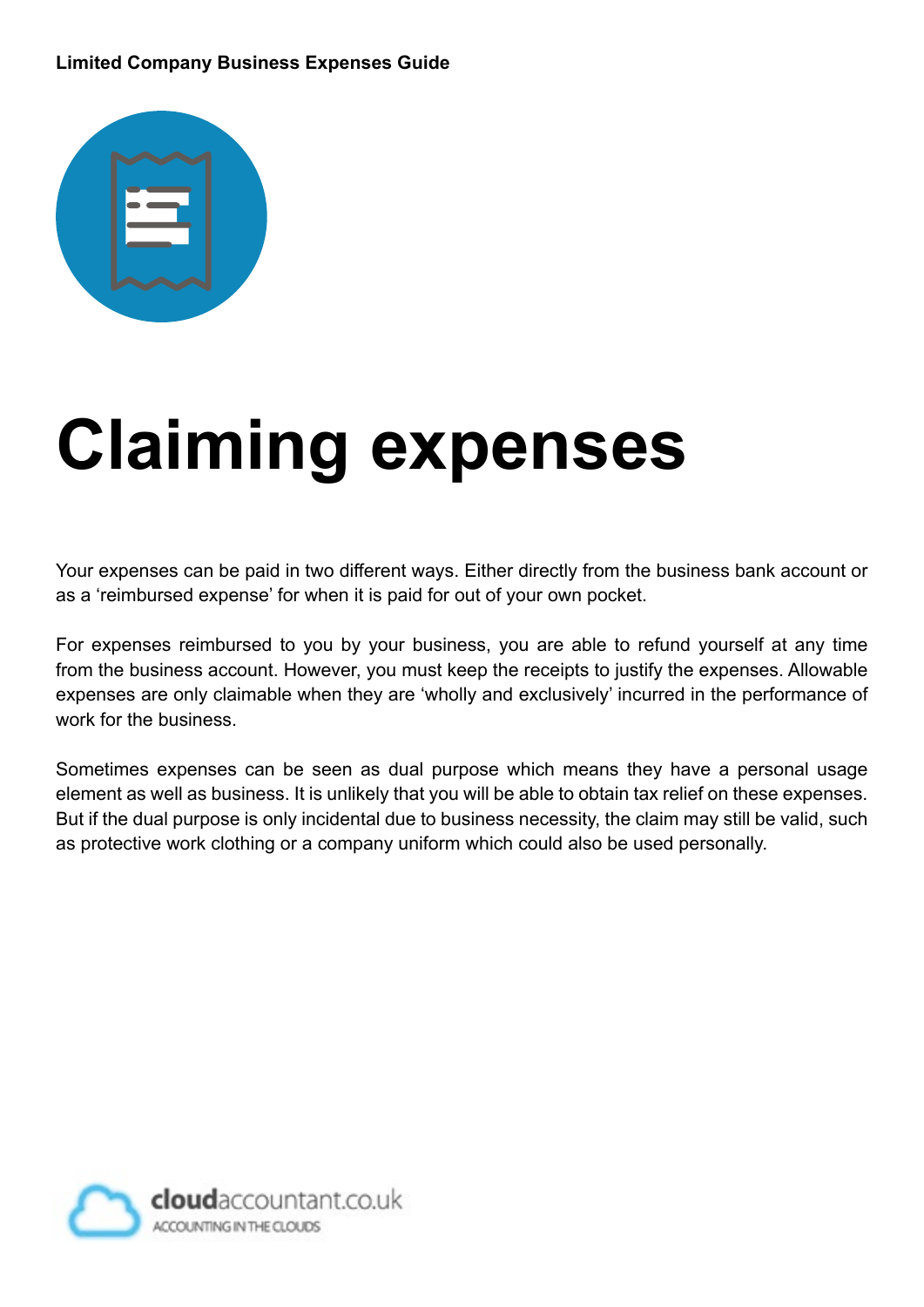## **Accommodation**

#### **Hotel Accommodation**

If you are required to stay away from home overnight to conduct your trade, you can claim for the cost of the accommodation. This will generally relate to the costs of a hotel or bed and breakfast accommodation, and it is important the cost incurred is associated directly with business activities.

As the business owner the level of expenditure is at your discretion, however it is advisable to ensure the costs are of a reasonable amount, dependent on geographical location.

#### **Rented Accommodation**

If you are required to stay away from home overnight to conduct your trade and the accommodation is rented, the cost (inclusive of gas, electricity and council tax) may be tax deductible provided you maintain and continue payment for a permanent residence elsewhere.

A copy of the rental agreement, in the business name, and copy receipts for the rental payments should be kept to support the claim, along with proof of financial responsibilities at the main residence (mortgage statement, council tax bill etc.). It is important you reside in the rented accommodation alone. If other family members are present the accommodation is not claimable.

### **Accountancy fees**

You can claim tax relief for the full cost of any accountancy fees, excluding any fees specifically relating to personal affairs.

### **Bank charges**

You can claim tax relief for the full cost of bank charges on your business account.

### **Business insurance**

Business insurances such as professional indemnity insurance can be claimed.

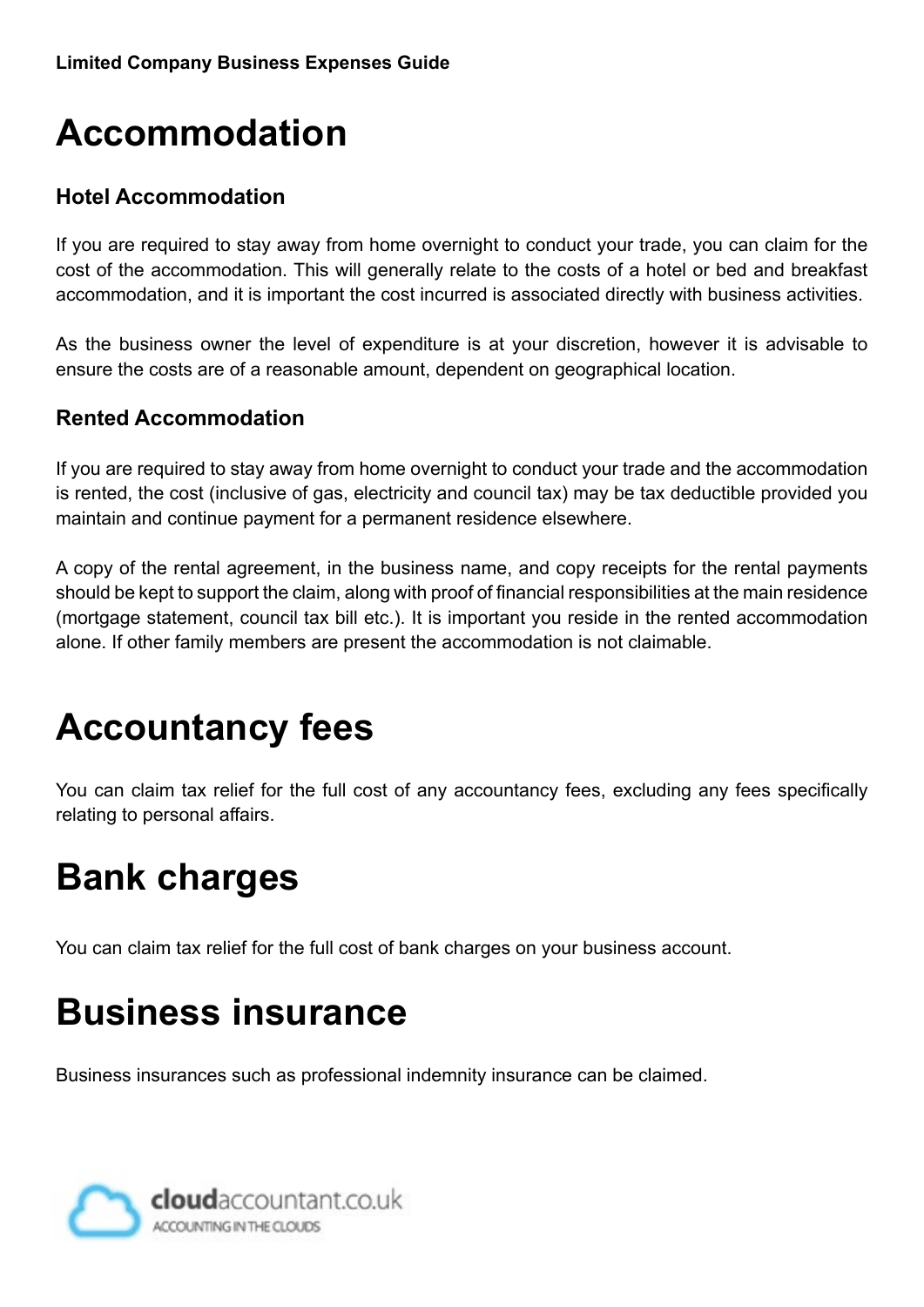### **Business mileage**

Business mileage can be claimed at the following rates where you use your personal vehicle for business travel:

| <b>Vehicle</b>    | Rate per mile (up to 10,000<br>miles per tax year) | Rate per mile (on each mile<br>over 10,000 miles) |
|-------------------|----------------------------------------------------|---------------------------------------------------|
| Cars and vans     | 45p                                                | 25p                                               |
| <b>Motorbikes</b> | 24p                                                | 24p                                               |
| <b>Bicycles</b>   | 20 <sub>p</sub>                                    | 20 <sub>p</sub>                                   |

Please note that the mileage allowance is set by HMRC and is intended to cover the costs of fuel, wear, tear, vehicle tax and insurance costs.

A copy of the Vehicle Registration Document (V5) should be retained as evidence of your ownership of the vehicle. A record should also be kept including the date of journey, start and finish points for the journey along with the number of miles travelled. This can be done via your accountancy software.

No petrol receipts are necessary to support the claim, unless registered for standard rate VAT.

Where a vehicle is hired wholly, exclusively and necessarily for business use, the rental and fuel costs of the vehicle are tax deductible. The 45p mileage charge is not claimable in this instance.

We do not typically recommend purchasing a car through the limited company except for in a few exceptional circumstances, typically where the car is low emissions. Please discuss this with your accountant in advance if this is something you are considering.

### **Charitable donations**

You can claim tax relief on your charitable donations to UK registered charities.

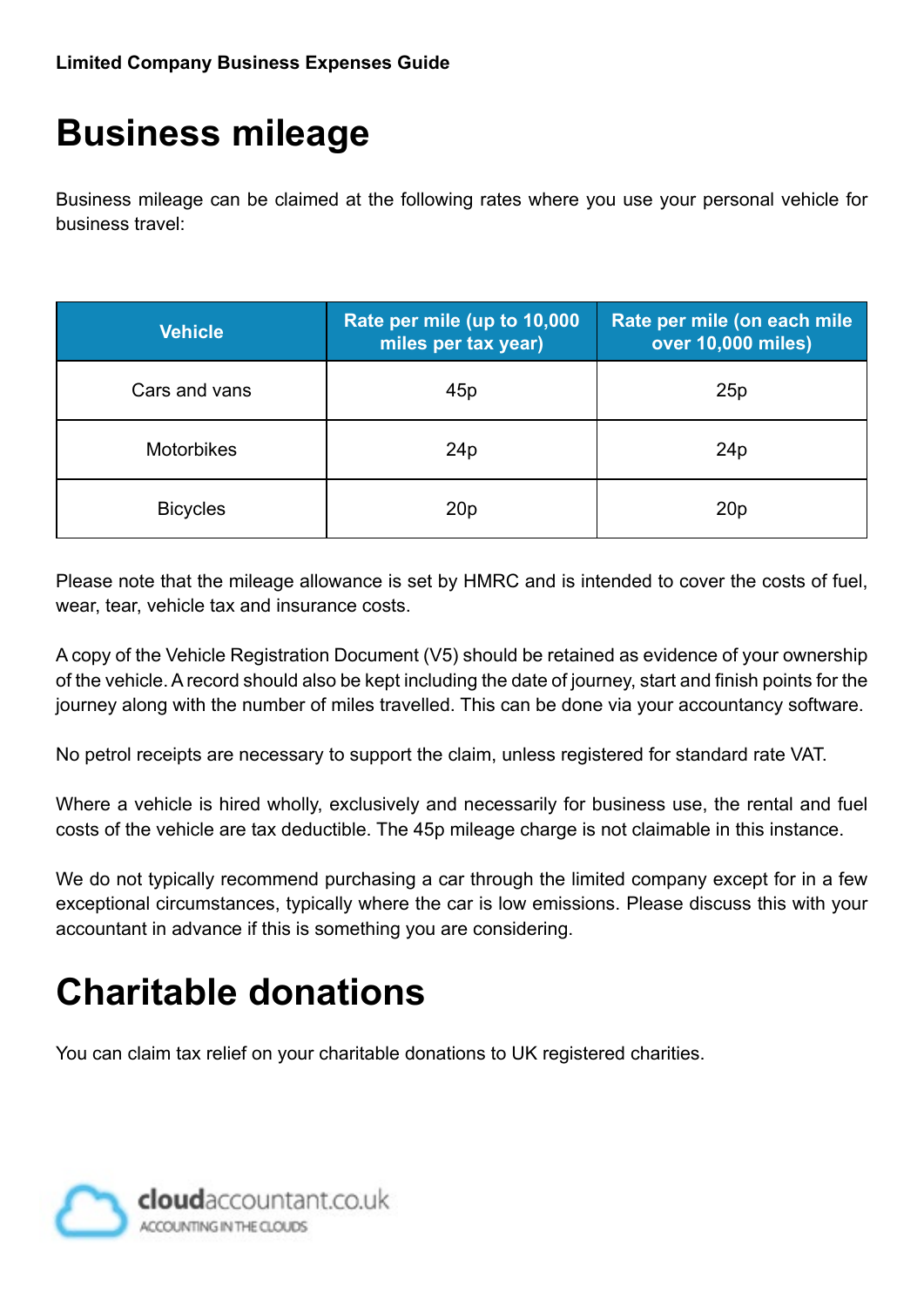## **Christmas party and staff events**

As a business owner, you are entitled to provide an annual event for yourself, any staff you employ, and your partner, as a tax-free benefit providing the expense does not exceed £150 per head (inc VAT).

### **Entertainment**

The cost of entertaining clients or any third party is not deemed an allowable business expense by HMRC, and so cannot be offset against profits to reduce the tax liability.

If you are required to attend such an event for business purposes, your portion of the bill may be claimed under evening meals provided they are not excessive. The receipt amount should be split to determine the appropriate business cost.

Note that where the entertaining is a valid business expense it is still worth including in the accounts even though there will be no reduction for corporation tax. This is because if the entertaining were to be paid for out of pocket, you will need to pay income tax on the dividends/salary you extract from the company first.

# **Equipment**

#### **Computer Equipment**

Computer hardware (such as PC, tablet or printer) and software purchased by the company for business purposes are tax deductible, **provided it is solely for business use**.

Note, if you have joined the flat rate VAT scheme you can also claim back the VAT element of any capital expenditure items when purchased in a single transaction of £2,000 or more.

#### **Tools and Equipment**

The cost of any upkeep, repairs or replacement of tools and equipment are tax deductible provided the tools are solely for business use and required to aid you in completing your task.

#### **Office Equipment**

You may also claim reasonable relief towards the cost of equipping/furnishing an office with items such as a desk or bookcase, **assuming personal use is incidental**.

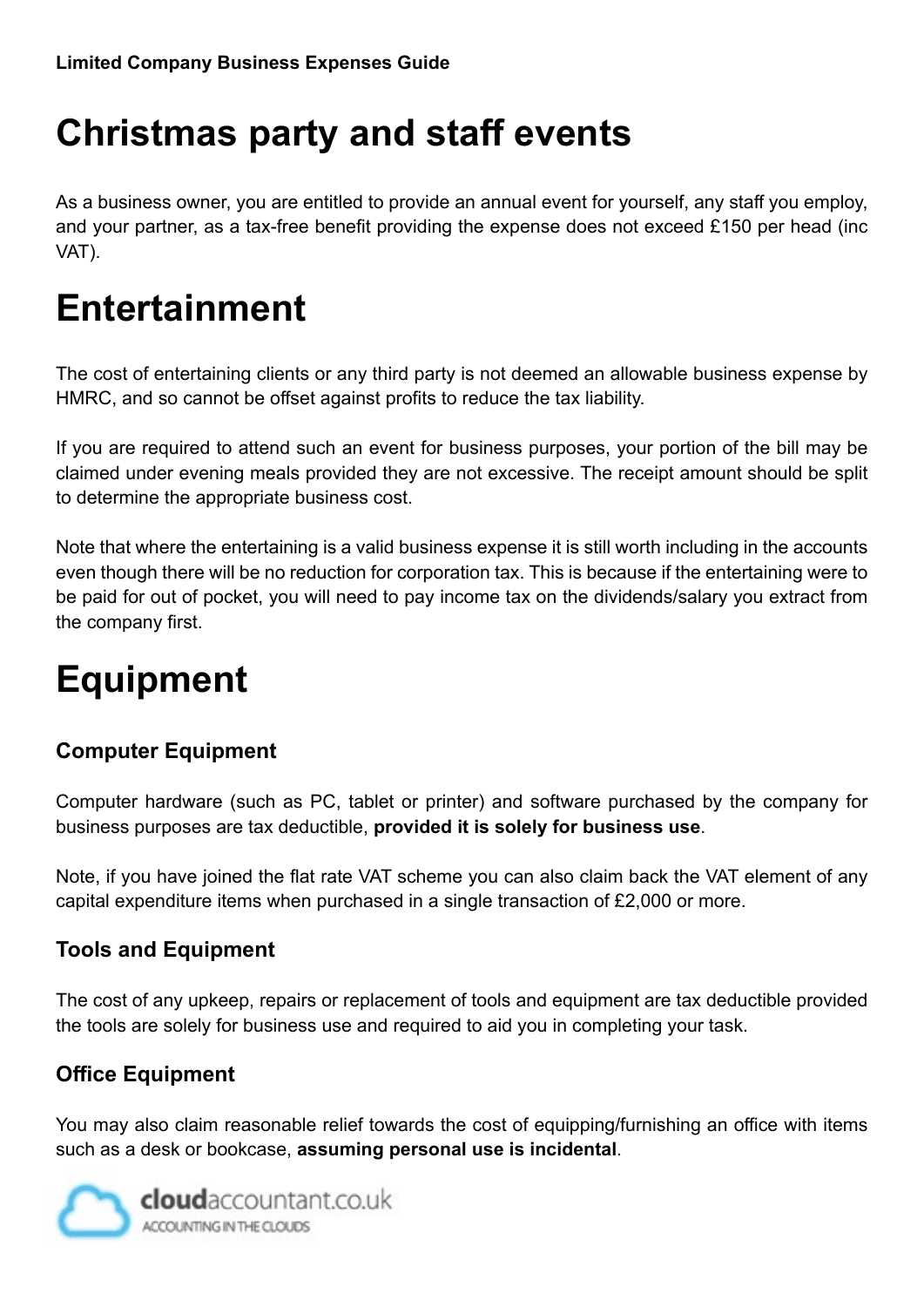# **Eye tests and glasses**

You can claim for an eye test providing you regularly use a computer monitor or other screen in your line of work.

Generally speaking, glasses or contact lenses cannot be claimed as an allowable business expense as they have duality of purpose (i.e. it is more than likely that they will also be used outside of your working environment).

However, if a prescription is required for glasses that are solely to be used for business purposes (e.g. specifically for monitor or screen work) and evidence can be provided that they are not used elsewhere, then the purchase of glasses can be justified as an allowable business expense.

## **Home office**

#### **Use of home allowance**

If you regularly work from home, from April 2020, HMRC accept a £6 per week allowance can be claimed without the need to justify the amount or provide receipted evidence.

#### **Additional bill costs**

Alternatively, if you regularly work from home, HMRC accept a portion of the household bills can be claimed for tax relief, provided you have a separate area/office used. You would be required to provide evidence to support your claim. These costs must be clearly identifiable as surplus to the usual running costs of the home, so mortgage costs and council tax cannot be included.

The portion of the bill allowable for tax relief depends on the duration of hours worked from home, how many rooms are in the house and the bill itself.

Note that this method comes with complications in areas such as capital gains tax and insurance, so we would typically advise using the £6 allowance. For further information, please contact your accountant.

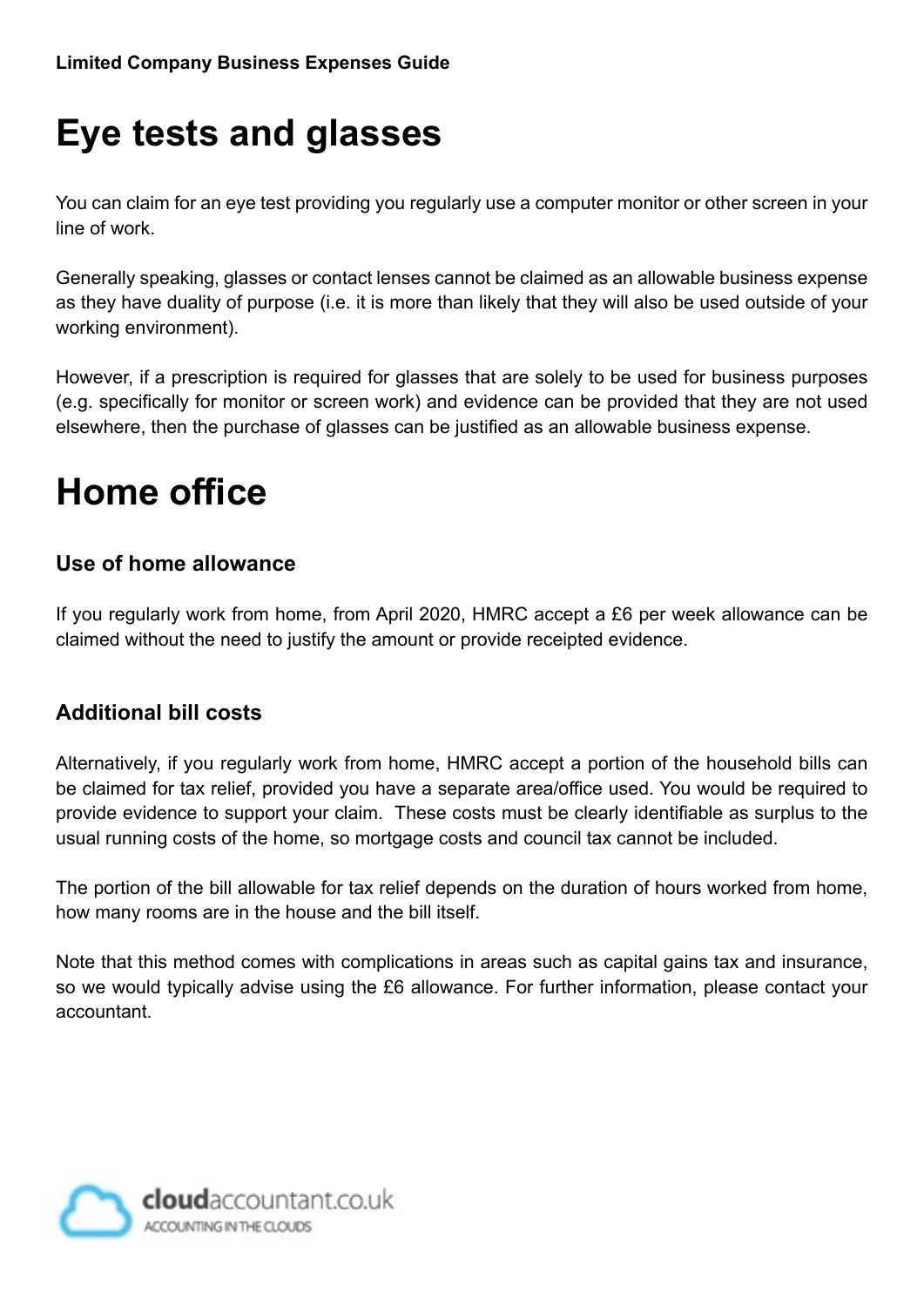# **Mobile telephone**

#### **Limited companies**

If the phone is registered in your company name and is used only for business, then the full amount can be claimed. In this instance the cost of the phone can also be claimed.

#### **Sole traders**

You are able to claim a percentage of the phone costs. This would involve working out what percentage of use is related to business and what is personal. You must be able to demonstrate your workings to HMRC to be eligible for the tax relief.

### **Pensions**

You can make payments into a pension scheme directly via your business up to £40,000 per tax year free of tax.

This will be treated as a business expense and will allow you to get tax relief.

If you already have a pension scheme set up, we would advise you to contact your current pension provider to confirm they are able to support pensions paid in this way.

# **Professional subscriptions**

You can claim tax relief on fees or subscriptions you pay to approved professional organisations but only if you must have membership or it relates to your job.

You cannot claim tax back on fees or subscriptions for:

- Life membership subscriptions
- Fees or subscriptions you have not paid for yourself

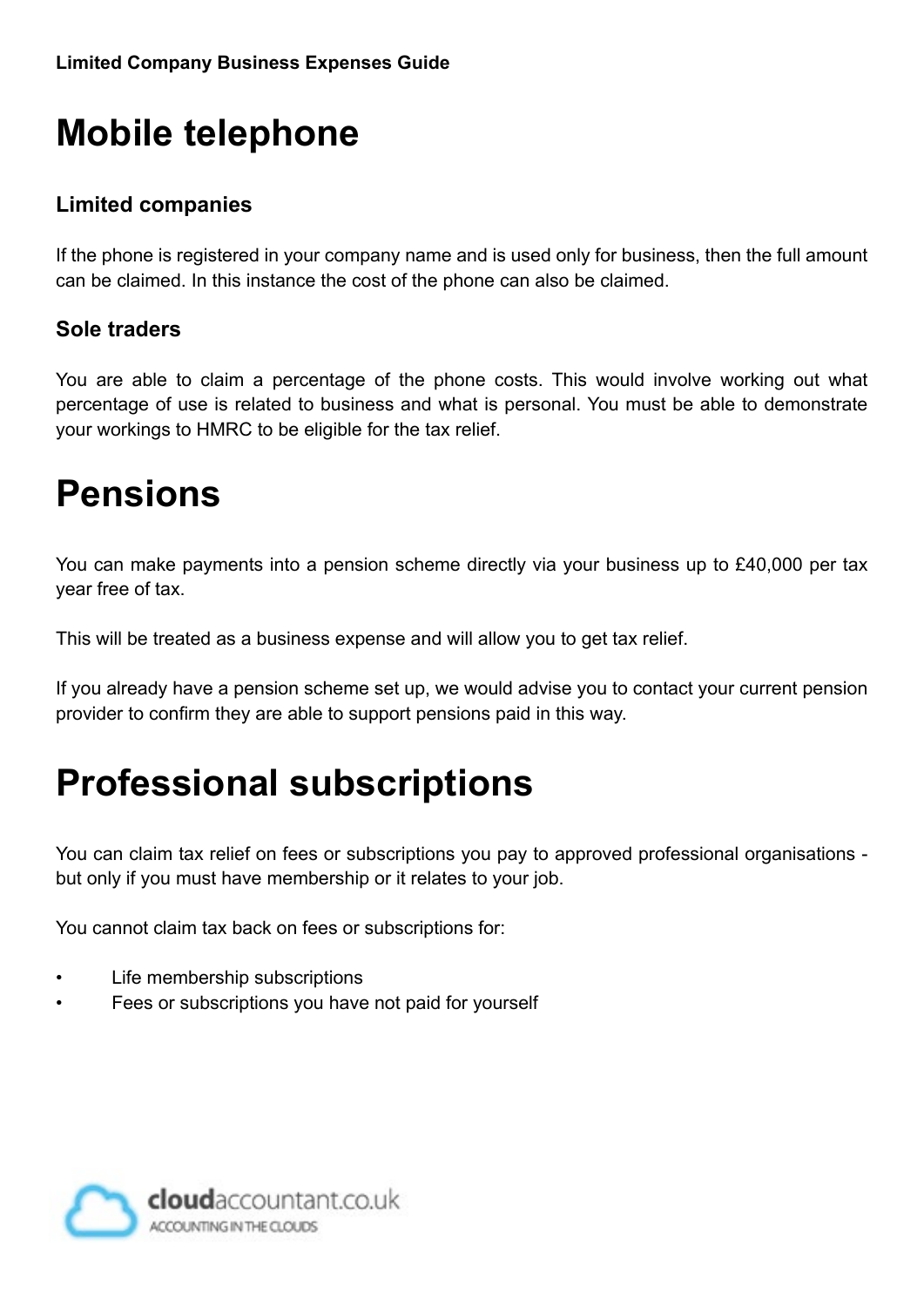# **Salaries (for Limited Companies)**

Depending on your Income – we could run a Director's monthly salary for you at the secondary threshold.

Running a salary at this rate will not attract any PAYE tax or employer and employee National Insurance. This would be classed as a business expense which will effectively give you 19% Corporation Tax relief.

We could also run a salary for a spouse/other family if they perform work for the company. For more

### **Stationery, postage, books and journals**

Stationery, printing costs, postage, books and journals purchased for business purposes are tax deductible provided they are solely for business use.

## **Training and tuition**

Where you are required to undertake training or tuition that is directly linked to your business activities, the costs are tax deductible.

The activity should be designed to impart, instil, improve or reinforce any knowledge or skills which will improve the service you provide when performing your duties. Typical courses are predominately health & safety, renewals and those allowing you on site (usually within the construction industry).

Courses such as MBAs or degrees would not typically be allowable as they offer new skills and knowledge rather than building on existing skills.

As evidence you should provide; the name of the training provider, description of course and dates along with your current job description.

In addition to the cost of the course, any expenditure incurred such as travel, meals and accommodation required to complete the course are tax deductible. All original receipts should be retained to support your claim.